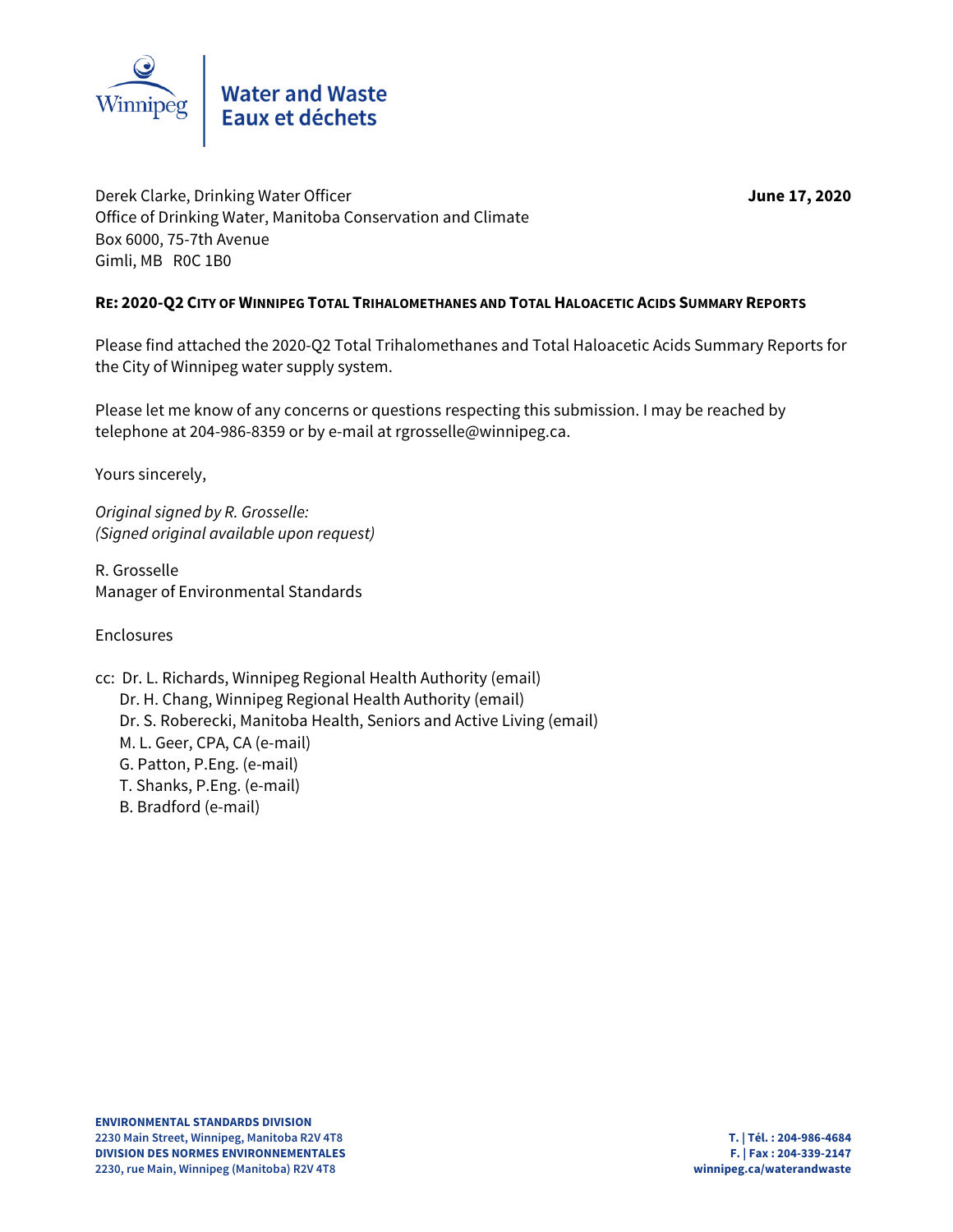

# **Environmental Standards Division**

## **Total Trihalomethanes Summary Report**

### **Reporting Period: Quarter 2 2020**

#### **License: PWS-09-412-01**

|                             | DISTRIBUTION SYSTEM THM RESULTS (ug/L) |       |       |       |              |       |
|-----------------------------|----------------------------------------|-------|-------|-------|--------------|-------|
| <b>ISAMPLE DATE</b>         | $WC-12$                                | WC-06 | NW-05 | NE-09 | <b>SE-07</b> | SW-08 |
| Tuesday, August 6, 2019     | 64.0                                   | 59.5  | 49.3  | 51.4  | 46.7         | 58.6  |
| Monday, November 4, 2019    | 31.1                                   | 30.4  | 30.6  | 34.6  | 30.1         | 32.5  |
| Monday, February 10, 2020   | 35.1                                   | 34.8  | 31.3  | 35.3  | 31.4         | 35.3  |
| Monday, May 11, 2020        | 38.1                                   | 45.2  | 40.9  | 36.9  | 35.7         | 39.5  |
| <b>IRUNNING AVERAGE THM</b> | 42.1                                   | 42.5  | 38.0  | 39.6  | 36.0         | 41.5  |

### **COMMENTS:**

### Methodology

Modified from EPA Method 5021A, "Volatile Organic Compounds in Various Sample Matrices Using Equilibrium Headspace Analysis", Revision 2, July 2014 and EPA Method 8260B, "Volatile Organic Compounds by Gas Chromatography/Mass Spectrometry (GC/MS)", Revision 3, August 2006.

| Compiled by:   | H. Demchenko  |  |  |
|----------------|---------------|--|--|
| Approved by:   | B. Bradford   |  |  |
| Date Compiled: | June 17, 2020 |  |  |